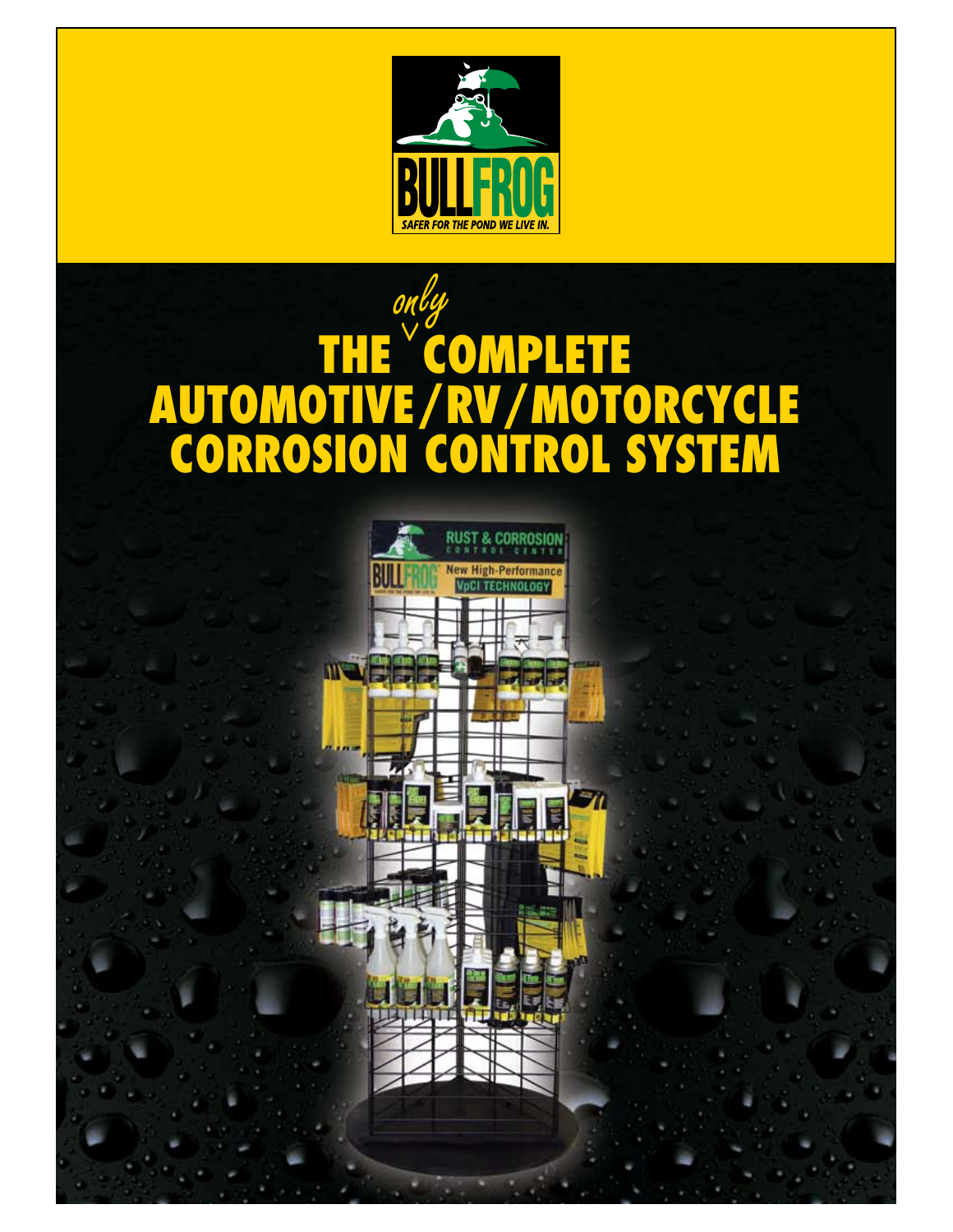

## **The BullFrog System**

Fighting rust and corrosion on your valuable cars, trucks, RVs, bikes, motorcycles, tools, etc. is a never-ending battle. BullFrog offers a real breakthrough in technology that has been perfected and proven in industrial and military applications around the world. BullFrog offers a range of products to protect your investments and help them perform at their optimal level. BullFrog products are safe for you and the environment. Although each BullFrog product was created to perform a different task, each employs the same Vapor phase Corrosion Inhibitor (VpCI®) technology that has been proven to safely and effectively remove and control the ravages of rust and corrosion.

### PRODUCTS

### **Tool WIPES**

BullFrog Tool Wipes are revolutionary wipes which remove surface rust, grease, oil, and grime. Cleans and protects while leaving behind a long lasting VpCI® protective barrier. Perfect for tools, machinery, parts, or any metal surface.

### **rust blocker**

Prevents rust before it starts. Sprayed on, it forms an invisible "VpCI® Molecular Umbrella" that seals exposed metal surfaces such as latches, hinges, trailers, farm equipment, outdoor furniture, garden equipment, and fences against rust.

### **cleaner degreaser WITH rust blocker**

The hardest working cleaner/ degreaser you can get, plus VpCIs protect metal surfaces from flash rust and corrosion. Biodegradable and phosphate free . Cleans engine parts, motorcycles, farm equipment, power tools, hand tools, garden equipment, and grills.







really works! Cleans up with water . . . plus, VpCIs protect the metals from flash rusting . . . tools, cars, trucks, RVs, farm equipment, bikes, metal furniture, and garden equipment.

**Rust Remover WITH** 



#### **high-shine wax & rust blocker** The one step paste wax that is the

hardest working and brightest shining paste wax on the market. VpCIs will seal and protect the metal surfaces from corrosion. Protects against UV rays and fiberglass oxidation and is great for clear coat finishes . . . cars, trucks, RVs, motorcycles, and boats.

#### **Fast wax with rust blocker** Shine and protect your car, truck,

ATV, RV, or cycle in just minutes. Easy to use; and the only spray wax that actively blocks rust and corrosion.





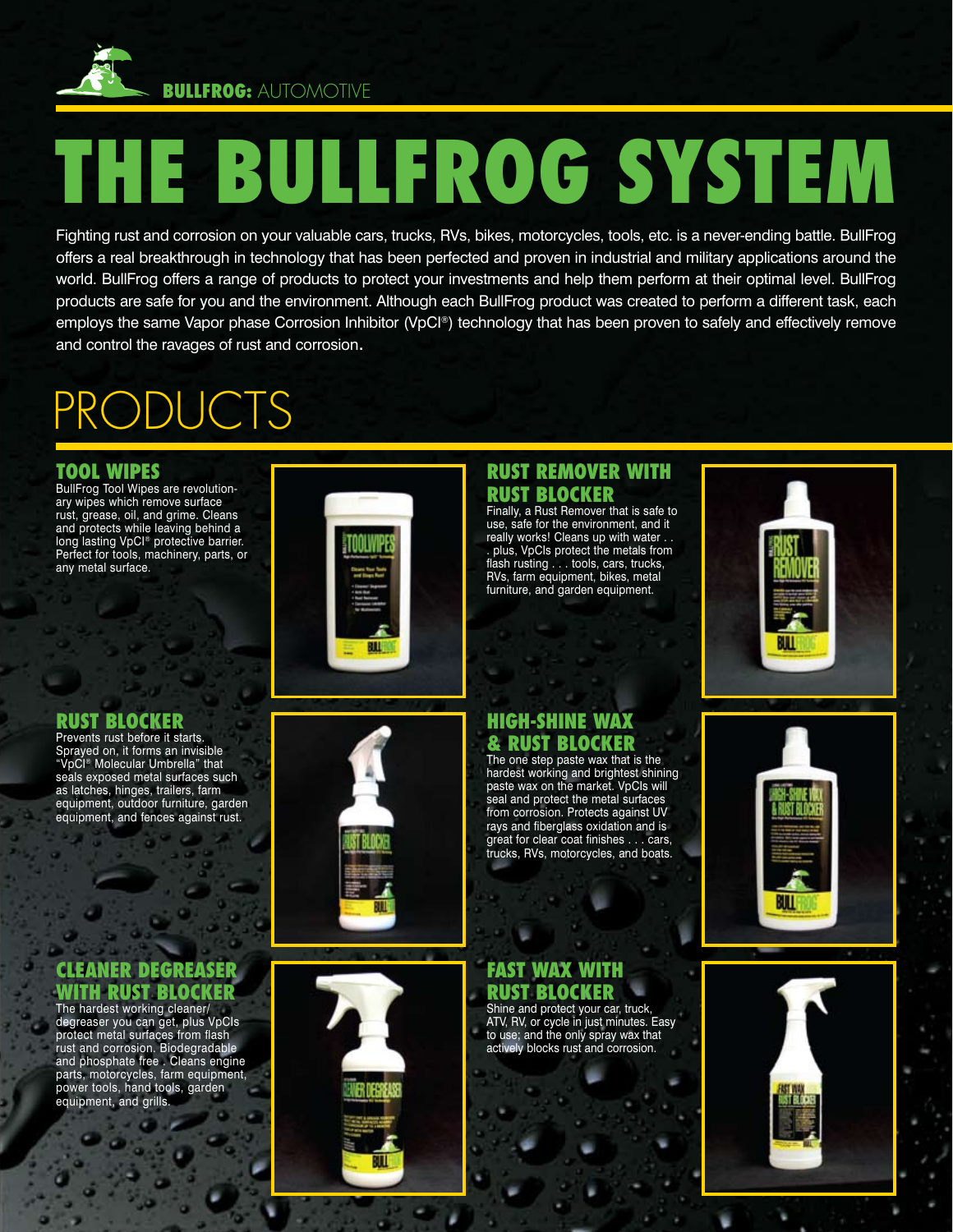

### **electronic cleaner & CORROSION BLOCKER**<br>Remove the dirt, grit, and corro-

sion that is silently attacking the performance and reliability of every electronic device, every electrical system that you own! Preferred by the U.S. Navy and repair technicians around the world . Clean and Protect electrical connections in cars, trailers, equipment, outdoor lights, phones, remotes, TVs, VCRs, even light bulbs.



### **RUST BLOCKER CUP**<br>Stop rust for a year in any enclosed

space up to 11 cubic feet. Use in tool chests, gun cabinets and electronic cabinets. Used by the world's largest companies to protect their critical assets from rust and corrosion.

# BLOCKER CU ΠЦ

### **rust blocker strips**

Stops rust and corrosion just like the cups when placed in small spaces (1 cubic foot). Protect your tool box, fishing tackle box, electronic equipment, jewelry, coins, and silver from corrosion and tarnish.

### **rust blocker SHIELDS**

Protect larger enclosed spaces from rust and corrosion. Hang it in a gun safe, storage locker, trunks, closets or engine compartments. Hang it up in a second and relax for a year.

## RUST BLOCKER STRIPS IJЦ



### **lubricant & rust blocker**

Stops everything from squeaking and sticking in machinery, hinges, equipment, locks, hedge clippers, tools, nuts/ bolts, and any moving part. Protects against rust and corrosion for up to a full year. No CFCs or 111 Trichlor.



### **Bull Frog Additive systems**

When you store an engine for more than<br>a month you need extra protection. Bull a month you need extra protection. Bull Frog provides the extra protection against rust in all of the air pockets in the engine, radiator system and fuel system. VpCI's guard against rust and corrosion above and below the liquid levels.

### **Rustorer**

When applied on rusty or poorly prepared metal surfaces, it quickly penetrates to bare metal to prevent further corrosion. Rustorer converts existing rust into a passive hydrophobic layer, which can be used as a primer before top coating. Excellent for severe conditions and exposure to sea-water.